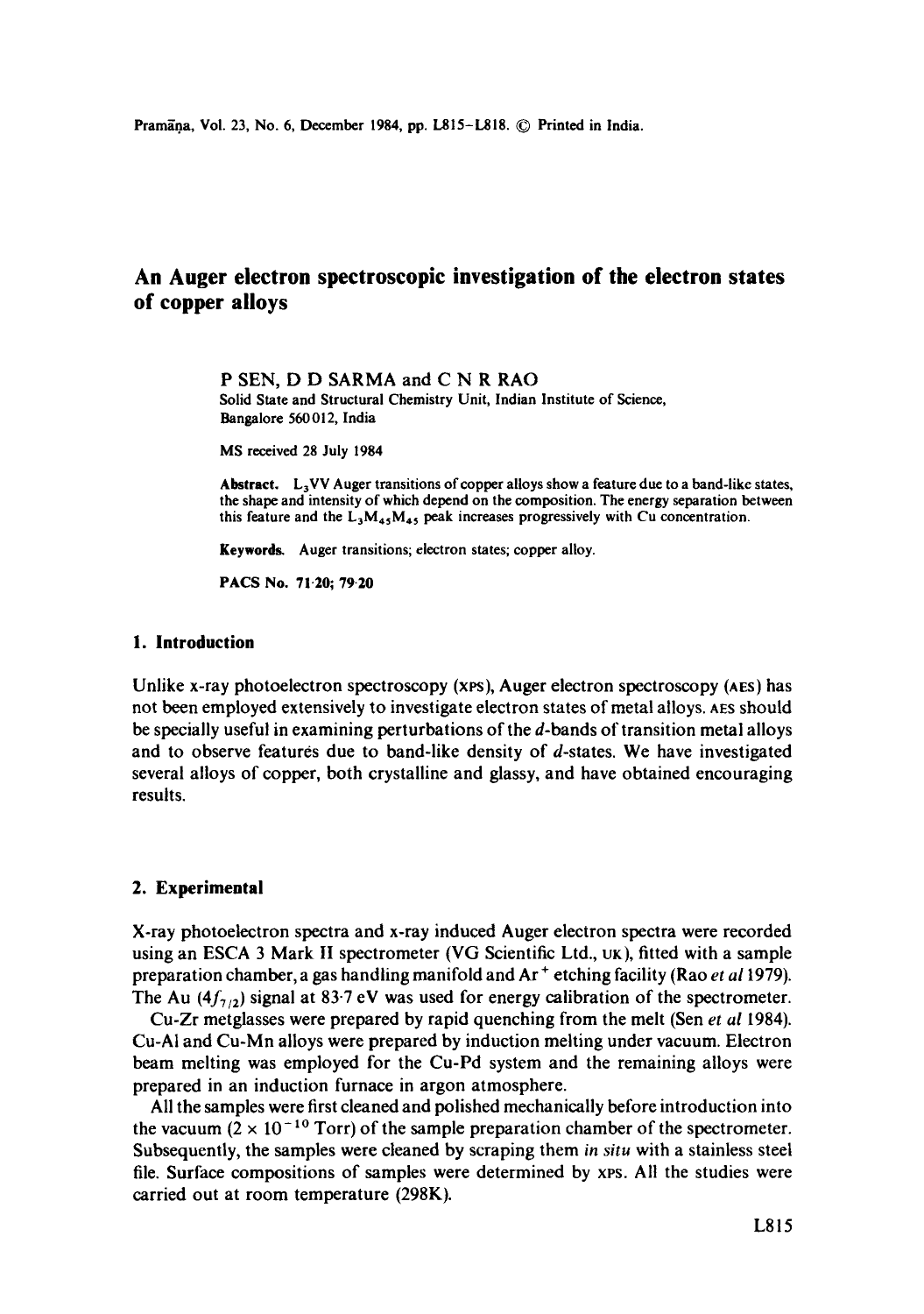#### **3. Results and discussion**

In figure 1, we show the L<sub>3</sub>VV region of Cu in Cu metal and glassy  $Cu_{50}Zr_{50}$ . The  $L_3M_{45}M_{45}$  Auger structure appearing between 912 and 923 eV, clearly shows five distinct features (marked A,B,C, D and E) similar to those noticed by earlier workers (Antonides *et al* 1977). These features arise from quasi-atomic two-hole excitations in the d-level and double ionization processes. We have decomposed these multiplets in terms of five gaussian peaks by a least-squared-error procedure after substracting the background. This analysis shows that the central intense peak  $(C)$  contributes 45 $\frac{9}{6}$  of the total intensity in Cu metal and  $42-44\%$  in the other alloys studied, with the exception of the two metglasses,  $Cu_{50}Zr_{50}$  and  $Cu_{30}Zr_{70}$ , where the contribution of peak C is only 30–32 %. The intensity of C increases up to 48 % on depositing potassium on Cu metal. Such variations in the relative intensities of the component peaks suggest that the  $L_3M_{45}M_{45}$  transition of Cu in these alloys involves band-like states. Besides the  $L_3M_{45}M_{45}$  structure, figure 1 also shows a broad feature (F) between 924 and 930 eV. We assign this feature to the band part of the  $L_3M_{45}M_{45}$  spectrum. This assignment finds support from the studies of Weightman and Andrews (1979) as well as of Sawatzky (1977).

We have investigated the F peak around 927 eV, assigned to band-like density of dstates convoluted with itself, in several crystalline alloys of Cu with Mn and Ni as well as in the metglasses with Zr and find that its shape and intensity change from alloy to alloy (see figure 2a). In Cu-Zr alloys, the feature becomes narrower with decreasing Cu concentration, suggesting an increased atomic impurity-like behaviour of Cu in the matrix of  $Zr$ . These changes are likely to arise from a narrowing of the  $Cu(3d)$  level due



Figure 1. X-ray induced  $L_3$  VV  $(L_3M_{45}M_{45})$  Auger spectra of Cu in Cu metal and  $Cu_{50}Zr_{50}$  metglass. The high energy side of the signal has been expanded to show the band part of L<sub>3</sub> VV transition.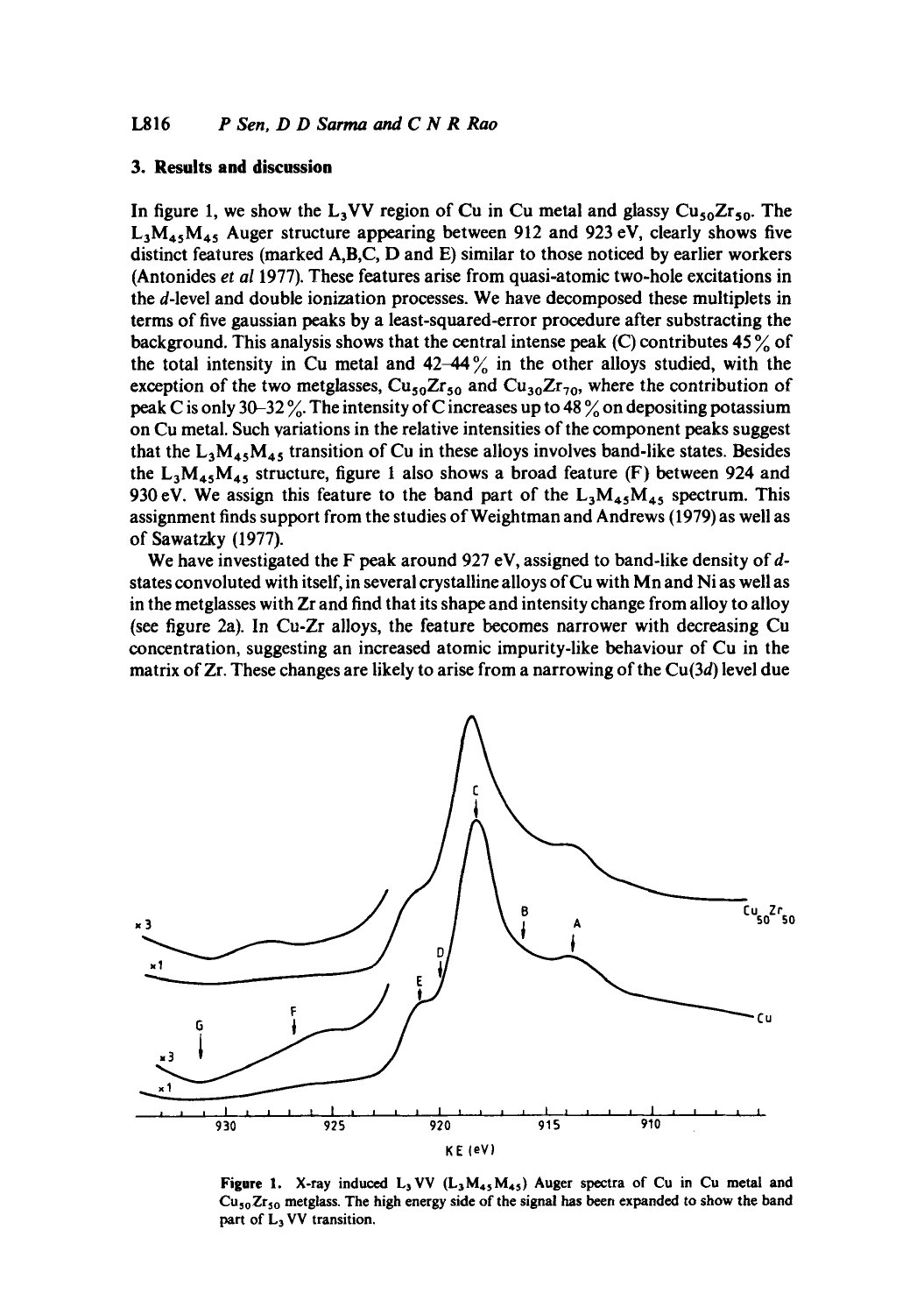

$$
\langle \mathbf{b} \rangle
$$



Figure 2. a) Band part of Cu(L<sub>3</sub> VV) Auger transition in crystalline Cu-Ni alloys and Cu-Zr metglass. b) Plot of  $E_G$ - $E_C$  against atomic % of Cu in Cu alloys: Cu (open circles); Cu-Ni (full circles); Cu-Zr (open triangles); Cu-AI (full triangles) and Cu-Mn (open squares).

to increase in 3d-4d overlap. In Cu-Ni alloys however, the intensity of the feature decreases with decreasing Cu concentration with no evidence of s-band localization. We have found similar changes in Cu-A1 and Cu-Mn alloys.

In figure 1, we also see a dip (marked G) in intensity around 931 eV appearing between the rising parts of the band-derived  $L_3M_{45}M_{45}$  feature (F) and the smoothly decaying part of the  $L_2M_{45}M_{45}$  transition. We may point out here that G would have appeared at  $L_3$  binding energy, had there been no decaying tail of the  $L_2M_{45}M_{45}$ transition. The presence of the latter makes G appear as a dip and pushes it to lower kinetic energy, the magnitude of the energy shift depending on the intensity of the band part of the  $L_3 M_{45} M_{45}$  transition. The energy difference between G and the most intense peak C, *EG-Ec,* decreases progressively with the decreasing Cu concentration irrespective of the alloy systems (figure 2b). It is noteworthy that the Cu-Zr system exhibits a more pronounced decrease in  $E_6$ - $E_6$  compared to other alloys. This is in accord with the fact that the Cu(3d) signal in xps shifts away from  $E_F$  when alloyed with Zr.